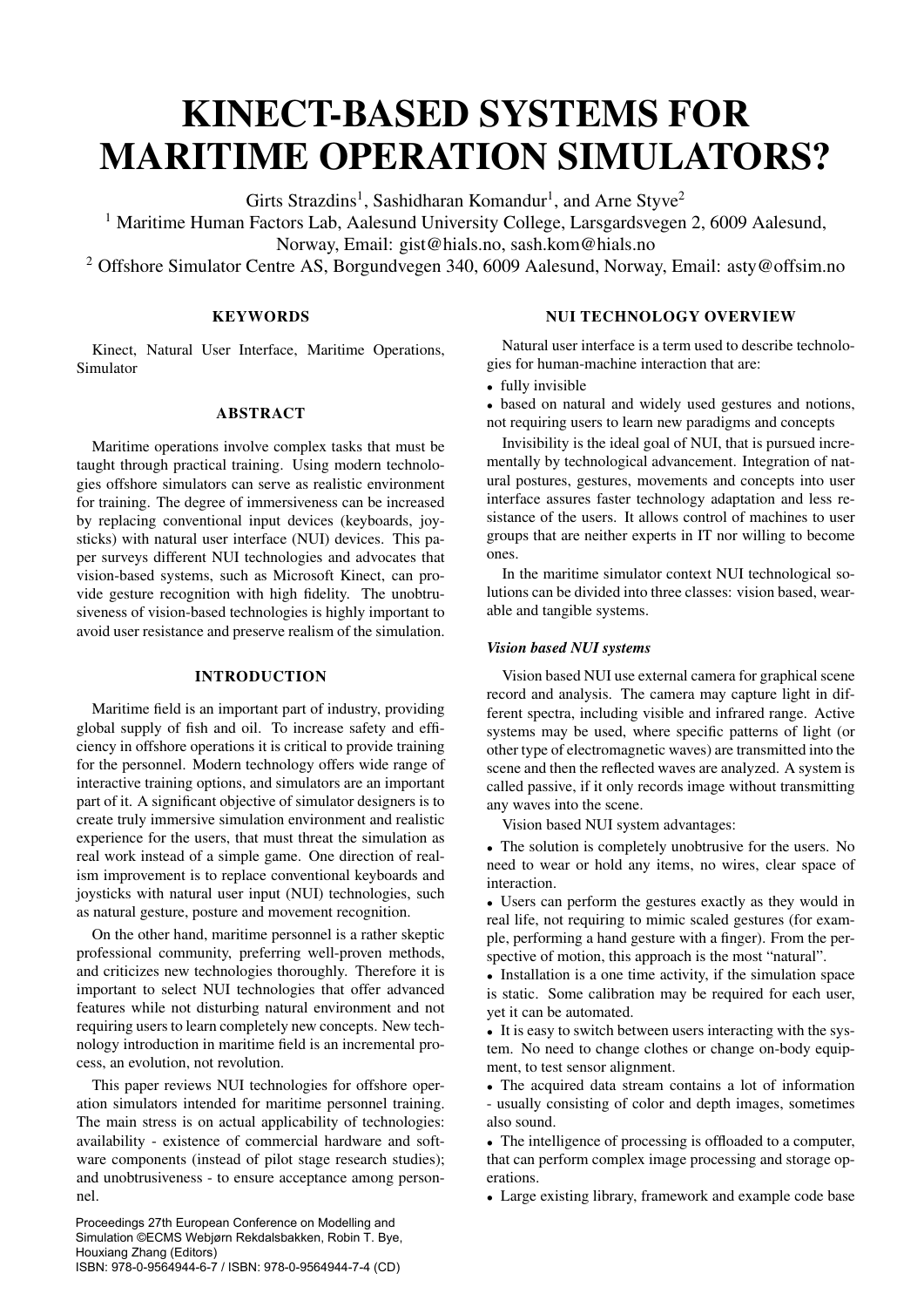can be reused and adapted for the solution. Many processing, simulation and analysis tools can be used.

Vision based NUI system drawbacks:

• There is no tactile feedback for the user, no feeling of boundaries. Visual feedback must be present for the user to understand, what part of the human body can be seen by the cameras, what is recognized, and what are the boundaries of gestures.

• Vision based systems have higher price, compared to inertial or tangible systems, as there are higher requirements for sensor quality and the included know-how has high cost. However, there are consumer level vision based NUI devices, such as Microsoft Kinect [Microsoft, 2013] or PlayStation Move [Sony, 2013] with price less than \$300.

• There are lighting and clothing constraints for the systems to detect persons in the scene correctly. Mirrors or other light sources may interfere with NUI systems, and people may not be detected correctly, when they wear clothes hiding natural human silhouette.

• The interaction space is limited, depending on camera resolution. There are higher-end systems with interaction space up to 50x50 meters [WorldViz, 2013], yet consumer-grade devices have distance of interaction less than 5 meters.

• The system may not be able to detect face and body in some strange positions, for example, a person crouching.

• Image processing requires high performance computer, it is not suited for energy-efficient embedded systems.

• If acquired data is recorded for offline processing, it requires large amounts of storage space, compared to other raw signals, such as accelerometer or gyroscope data used in inertial wearable systems.

The main advantage of vision based systems is complete unobtrusiveness of the system. It allows the persons to act, as if there was no system installed. The users can move freely in the simulation space, and are not frightened by wearable devices. This aspect makes vision based systems superior compared to wearable and tangible technologies. Tangible interfaces might be a good addition to vision based and in some simulation contexts they might be preferred, for example realistic simulation of box lifting or door opening. But for gesture recognition in offshore simulators vision based systems are recommended due to their higher acceptance among simulator users. None of the vision based system constraints is critical for maritime simulator environment.

#### *Wearable NUI systems*

NUI systems are called wearable if some of the components are attached to human body. Usually wearable systems consist of multiple nodes with inertial measurement unit (IMU). These are attached to various parts of human body and sense relative movement and orientation in space of these points. More sophisticated wearable nodes may contain video capture and processing. In addition to sensing, wearable nodes can have actuators that give tactile or audio feedback to the wearer.

Examples of wearable systems include:

• Xsens MVN [Xsens, 2013] - full body, camera-less inertial motion capture solution. Consists of 17 inertial sensors, with 6 degrees of freedom, attached to users body by a lycra suit or straps. Sensors have wired connection to a central hub node that transmits data to computer wirelessly. Solution contains software toolchain for body position capture in 3D and export to popular 3D animation software, such as 3DSMax and Maya.

• CyberGlove products [CyberGlove Systems, 2013] for hand, finger and arm tracking and interaction with virtual reality. Bending, rotation and force sensors are used. CyberForce products also provide tactile feedback.

In addition to commercially available products, pilot research results have been shown, including hand tracking wristband by Microsoft research [Kim et al., 2012], that uses infrared laser, camera and IMU. Gloves and other forms of wearable devices, such as Peregrine wired glove [Peregrine, 2010] and Genius Ring mouse [Genius, 2011] are also popular as replacements for conventional keyboard and mouse (not actually NUI devices).

Wearable NUI system advantages:

• Wearable systems usually have lower price, compared to vision based systems, as the hardware is simpler, including sensors. However, if multiple nodes are required to track the whole human body, the price may increase.

• Inertial sensors may achieve higher accuracy, compared to vision based systems, especially for hand and finger tracking.

• Sensor nodes can be implemented, using low-power microcontrollers and sensors, therefore no large batteries or mains power is required.

• The installation requirements are transferred from environment to users - wearable systems can function in virtually any environment without re-installation.

• No strict requirements for the environment: indoors, outdoors, virtually any environment is acceptable. An exception: magnetometer sensors may not function correctly in presence of large metallic objects or strong magnetic fields. No strict requirement for user clothing and accessories.

• In addition to sensing, feedback can be given to users, including tactile signals.

Wearable NUI system drawbacks:

• More complex and time consuming to change system users.

• May disturb the activities of users and introduce psychological resistance against the technology.

• Nodes use either wires that are cumbersome, or wireless transmission that limits data transmission bandwidth.

• In most cases only a part of the body is tracked, for example, human hands.

• Devices that must be moved and changed from person to person tend to brake more often and have a shorter life cycle. • Wearable devices may have problems with wide variance of user height, weight and girt.

#### *Tangible NUI systems*

NUI system is called tangible if users interact with digital environment using physical objects.

One tangible NUI examples is Nintento Wii Remote (Wiimote) - the controller for Nintendo Wii gaming console [Nintendo, 2013]. It has a 3-axis accelerometer and an optical sensor, used to detect device location relative to the consoles Sensor Bar, which is places above or below TV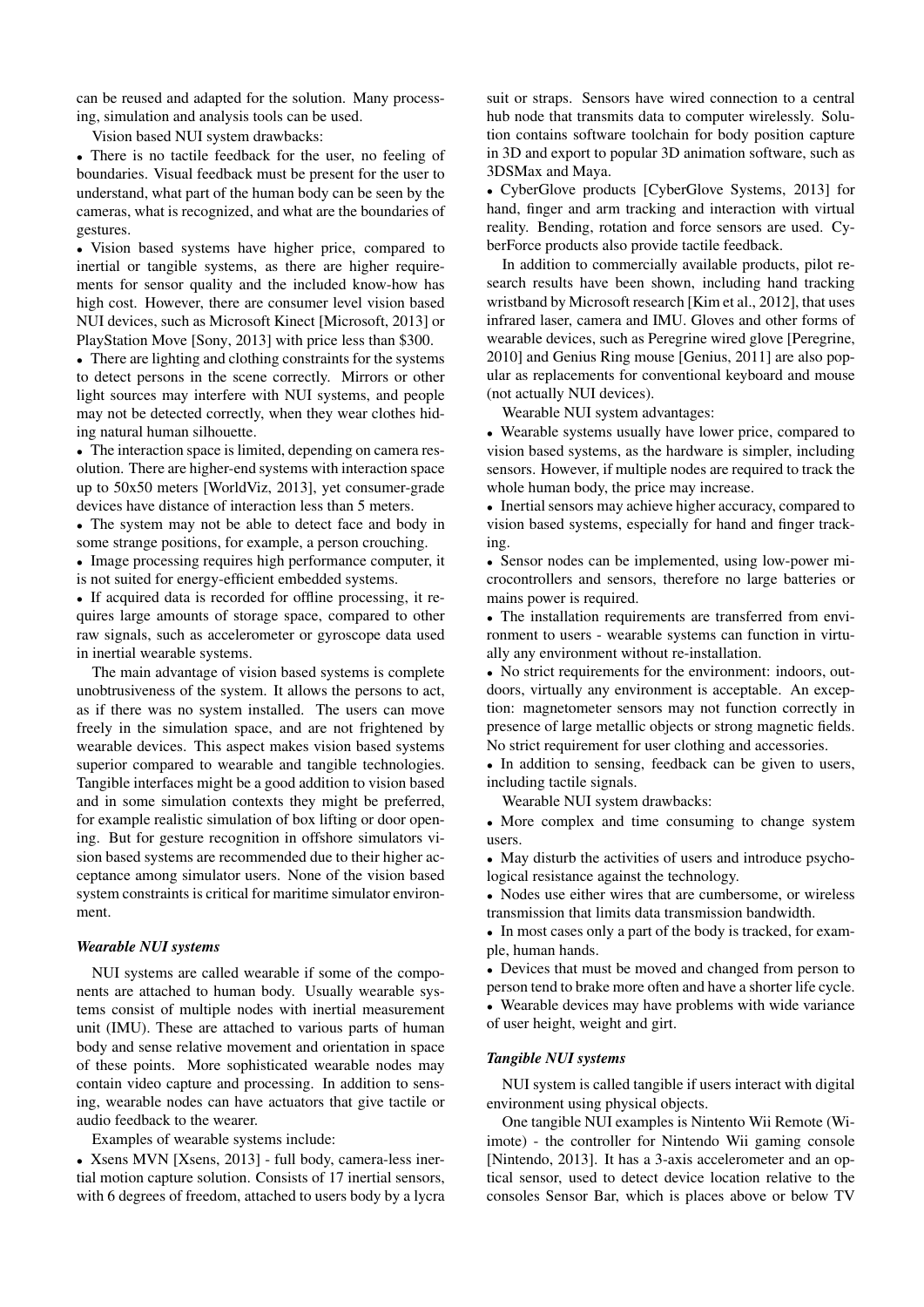and transmits infrared light in predefined pattern. Wii Remote can be used as pointing device as well as a tool for hand gesture detection (without finger separation). An additional module, called Wii MotionPlus, can be plugged in the Wii Remote to increase tracking accuracy by adding gyroscope sensors.

Tangible NUI system advantages:

• Physical objects are not worn or attached to human body, rather simply touched, grasped and carried. This leads to simpler setup and switching between users.

• Interaction between objects is more natural and intuitive.

• More realistic sensory feedback, compared to vision based systems.

The main drawback of tangible NUI systems: basically interaction with hands only, no ability to capture position of the whole skeleton.

## *Hybrid systems*

Vision can be merged with wearable or tangible approaches to increase accuracy. Examples:

• PlayStation Eye Move [Sony, 2013] mixes vision technology by PlayStation Eye camera and wand with inertial sensors (3-axis accelerometer, 3-axis angular rate sensor, magnetometer) and a sphere illuminated with visible light of specific spectra acting as a marker tracked by PlayStation Eye camera.

• Microsoft wearable hand tracking wristband [Kim et al., 2012], that uses infrared laser and camera, worn around persons wrist to detect finger gestures.

• A prototype glove, uses specific color segmentation and video processing for hand tracking [Wang and Popović, 2009].

• WorldViz PPT - long range, high quality cameras, used to recognize and track specific markers, attached to objects [WorldViz, 2013].

Hybrid systems may combine the advantages of multiple technologies. However, hybrid approach may also have a mixture of constraints imposed by all the used technologies. For example, wearable and vision based approach combination may increase accuracy, while requiring users to wear some objects and setting limitations on room lighting and person clothing.

## MICROSOFT KINECT

Kinect is a motion sensing device by Microsoft, that was released on November 2010 for the XBox 360 video game console. It is a vision-based motion and gesture recognition system that uses infrared active scanning technology to detect distance to players and objects in the field of view. The technology was widely accepted in the gamer community and Kinect sensor holds the Guiness World Record of being the "fastest selling gaming peripheral" - 8 million units sold in the first 60 days [Guinness World Records, 2011]. Shortly after the release of Kinect for XBox, open source community created a Linux driver for the device, and *hacking Kinect* became popular [Xia et al., 2011], [Frati and Prattichizzo, 2011] . Microsoft realized the potential of the technology beyond gaming and released official development kit in February 2011, containing a software development kit (SDK) and also a sensor device, called "Kinect for Windows", optimized to be used with PC computers and Windows 7 environment. Numerous interesting Kinect applications have been demonstrated, including virtual dressing room [Zhou et al., 2012], room scanner [Manctl, 2013] and virtual furniture fitting [NCONNEX, 2012].

#### *Technolgy and hardware*

Kinect sensor provides the following raw data:

• Depth image stream, resolution 640x480 pixels, 30 frames/sec. Distances from 1.2m up to 3.5m are suggested, while theoretically distances from 0.8m to 4.0m are available. Near mode tracking is also available, where person tracking in distances from 0.4m is available (different tracking technology is used, with lower accuracy). Depth map is calculated using active infrared scanning. Infrared light is transmitted in a predefined pattern in the space and time of flight of light waves is calculated by infrared camera.

• Color image stream, resolution 680x480 at 30 frames/sec or 1280x960 pixel resolution at 12 frames/sec. Different image formats are available: RGB, YUV or Bayer. Color camera sensor is used to capture image stream.

• Audio stream, captured by a four-element linear microphone array.

• Sensor orientation relative to the ground, captured from 3D accelerometer sensor.

In addition, Kinect tilt can be detected and adjusted in 54 degree range by sending commands to the built-in motor.

#### *Software and preprocessed data*

Microsoft Kinect is not only accurately selected hardware components. The true power lies in the SDK containing data preprocessing algorithms that incorporate knowledge and results of extensive research work [Shotton et al., 2013].

The official Kinect SDK by Microsoft allows development of Kinect-enabled applications for Windows, using Visual Studio and .Net environment, in either C#, C++ or Visual Basic. The SDK contains simple yet rich API. In addition, Microsoft provides well organized documentation and developer toolkit, containing extensible application examples. Drivers for the Kinect sensor are also included.

The Kinect SDK can detect up to 6 people from the depth images, and skeleton joint positions can be tracked for up to 2 from them. All the image processing is done by the Kinect SDK. Joint positions in 3D space relative to Kinect sensor position are exposed.

The SDK can record audio signal from the microphone array. In addition, it can detect direction of the audio source and filter background noise.

Each new version of the SDK adds new feature support, such as relative bone rotations, seated mode (only upper part of human body visible), improved image quality and performance.

Additional features can be used by bridging Kinect with other Microsoft SDKs:

• Speech recognition by using Microsoft SDK and Kinect for Windows Language packs. A total of 12 languages are supported at the moment (Language pack v11.0).

• Face recognition and tracking by using Microsoft Face Tracking SDK (included in Kinect SDK since v1.5)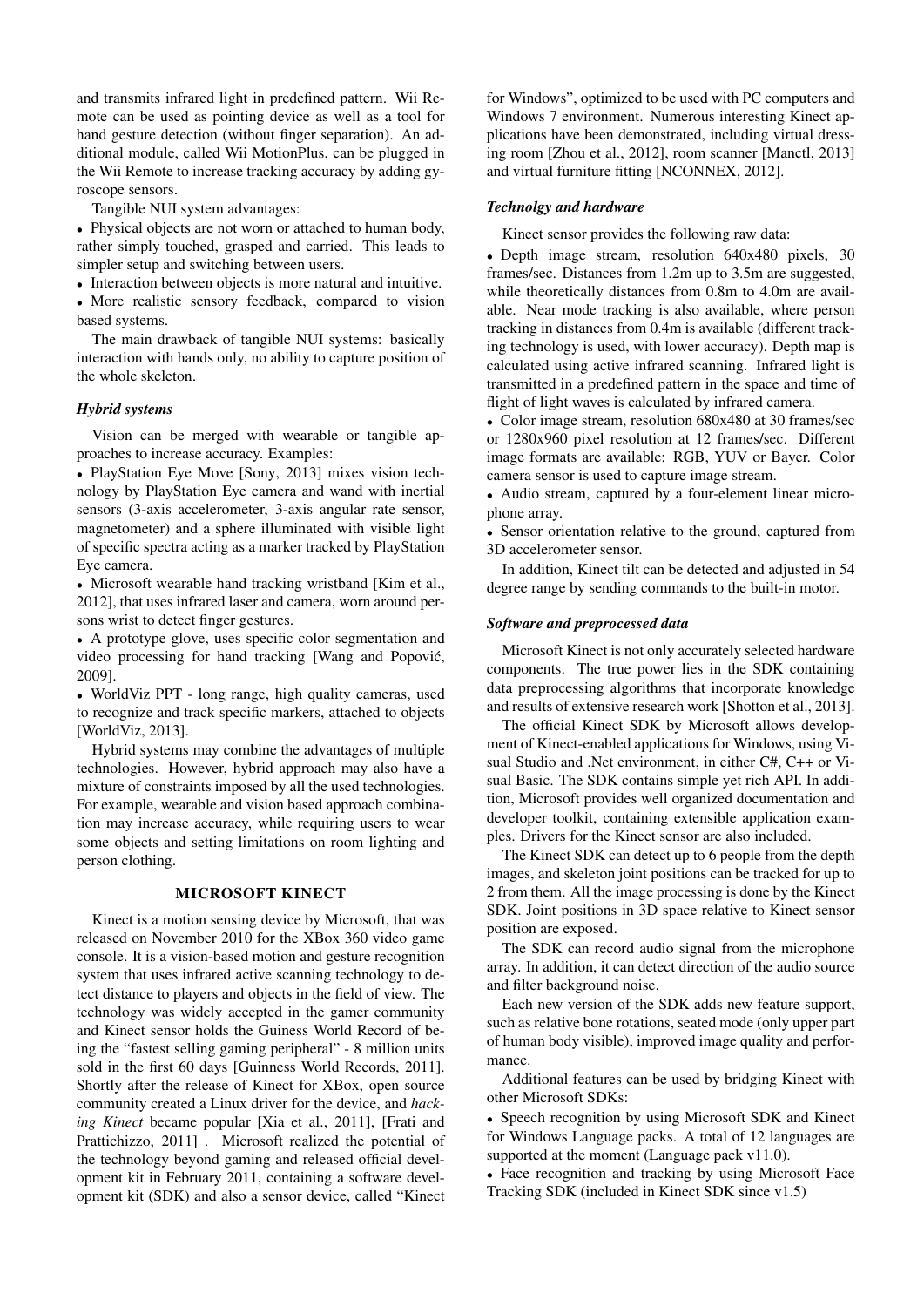## *Third party drivers and SDKs*

In addition to official Microsoft SDK, third party drivers and software libraries have been developed by open source communities:

• OpenKinect [OpenKinect, 2012] - open source Kinect libraries, C language. Provides only basic access to raw data streams, no player detection or skeleton tracking available. Its usability for gesture recognition is limited, as player joint tracking implementation is a rather complex task. OpenKinect can be used in computer vision research projects, where custom detection and tracking algorithms must be evaluated.

• OpenNI framework - an open source SDK used for the development of 3D sensing middleware libraries and applications [PrimeSense, 2013c], originally in C++ language, yet wrappers to other languages are available, including Java and Python. The community promotes interoperability between different NUI devices by creating multi-layer framework, that abstracts hardware and provides unified interface for higher level middleware, such as PrimeSense NITE [PrimeSense, 2013b] - a computer vision framework, implementing skeleton tracking, hand tracking and gesture detection algorithms.

In contrast to Microsoft SDK, these open source solutions are designed to be platform independent: Windows, Linux, MacOS. OpenNI is even device-independent. OpenKinect and OpenNI have open source (NITE middleware is not), however, the generality of OpenNI framework in first versions (v1.x) makes its source code and documentation hard to understand. New version of OpenNI  $(v2.x)$  has been recently released (December 18th, 2012). It has been rewritten from scratch, with simplified API. While it lacks some of the later features (no Java and Python wrappers are available at the moment), the OpenNI seems to be a promising alternative in future.

Both open source solutions support Kinect for XBox and are having issues with support of Kinect for Windows device. There are bridging solutions available which use official Microsoft Kinect drivers and SDK, and implementing a hardware abstraction layer for OpenNI [Washio, 2012].

Author experience shows, that the existing versions of open source solutions are unstable for Kinect for Windows device. The situation may change in coming years, if the communities put enough effort to develop the OpenNI framework, yet at the moment official Microsoft SDK is significantly more stable, easier to use and understand and should be preferred for NUI applications.

## *Kinect in Java*

One of the most popular programming languages is Java. However, official SDK supports only .Net environment and development in Microsoft Visual Studio. The most convenient approach for Kinect programming in Microsoft SDK is to use C# language, as it has a high-level API with simple workflow. However, wrapping C# to Java is not directly possible.

Multiple alternatives do exist to provide access to Kinect for Java programmers:

• Manually create a two-layer C# to Java wrapper, using procedural C as an intermediate layer. Java Native Access (JNA) [JNA, 2013] or Java Native Interface (JNI) [Oracle, 2011] can be used for wrapping. Official SDK also provides C++ interface. Wrapping is a bit easier in this case, yet it adds complexity of handling garbage collection manually.

• Use automated C# to Java wrapping solutions, such as JN-Bridge Pro [JNBridge LLC, 2013]. Java interface is created from a .Net DLL automatically. Yet some specifics of data passing between .Net and Java have to be considered to get maximum performance. And some of the tools may require purchase of a license.

• Create your own forwarder of Kinect data streams, approach used in JNect - an Eclipse plugin for Kinect [Aumann, 2012].

• Java bindings are supported in OpenNI v1.x framework, and can be used, if the OpenNI framework is suitable for a particular application. OpenNI version 2.0 does not have Java bindings, yet the implementation should come in near future.

## *Advantages*

There are several advantages of using Kinect as NUI technology in maritime operation simulators:

• Unobtrusiveness. This is the most important advantage: the technology is fully unobtrusive from user perspective - no additional devices, joysticks, sensors, or markers are required to be held or worn by the users to be recognized.

• Accuracy. Research studies show, Kinect provides accuracy with error below 4cm [Khoshelham and Elberink, 2012]. While there may be difficulties of distinguishing finger gestures in larger distances, this accuracy is more than satisfactory for skeleton tracking needs. In addition, Kinect does not have error accumulation effect that is present for inertial systems.

• High value know-how. Extensive image processing research work has been done to create raw data preprocessing in the SDK and provide high level skeleton tracking API [Kohli and Shotton, 2013].

• Simplicity. Easy to use API is provided, supplemented by rich example set and documentation.

• Rich sensor set. The device contains sensors and provides data streams that can be useful in a variety of scenarios: depth map, color video stream, audio capture, gravity and tilt sensing.

• Integration. Kinect SDK integrates with speech recognition and face detection SDKs by Microsoft.

#### *Constraints*

To use Kinect technology, developers must take the following constraints into account:

• Clear space is required, where players are distinguishable from the room.

• While Kinect is able to work in full darkness, direct sunlight or other bright lightning conditions are not desired.

• Player clothing should not be reflective or hiding the human silhouette. Specialized costumes, such as used by clowns or cheerleaders may interfere with skeleton tracking.

• The range or operation is limited to a small room - distance range 0.4-3.5 meters, and only a couple of meters in horizontal and vertical directions, depending on the distance to Kinect.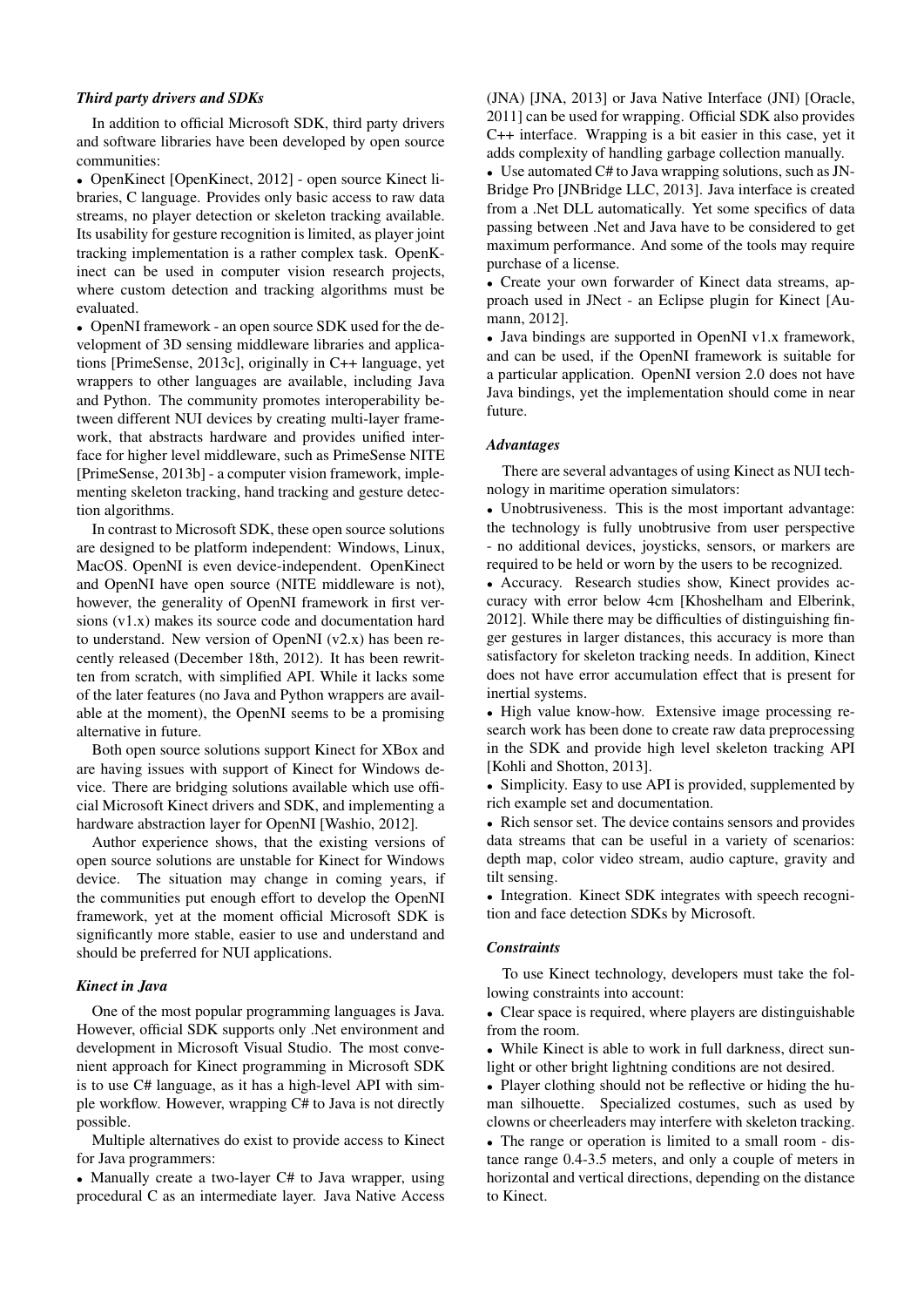• Kinect may have problems in environments, where other infrared light sources are present. The same applies to using multiple Kinect devices simultaneously.

• The official Microsoft SDK supports Visual Studio and .Net on Windows only. Open source alternatives, with their advantages and drawbacks, were mentioned above.

### *Unintended gesture avoidance*

One issue to solve for Kinect application in maritime operation simulators is false gesture rejection. The operator performs series of other actions during training in addition to hand signals. In his book David Catuhe suggests to use the following methods to separate between hand signal and ambient motion contexts [Catuhe, 2012]:

• The user is ready to give hand signals when the body is in a stable position. It can be detected by comparing recent positions of one or several joints of the skeleton, for example, hip center.

• The user should be facing the sensor. It can be detected by comparing distance of both shoulders to Kinect or detecting orientation of the head, using Microsoft Face Tracking SDK (included in Kinect SDK since v1.5)

#### KINECT EXTENSIONS

Kinect technology can be extended to get improved accuracy, additional features or better user experience. Examples of extensions include:

• Using multiple Kinect sensors to track human body in full 360 degree range. While a single Kinect is only able to analyze the surface in front of the sensor, multiple devices can be places in different angles and may capture the whole body, even when the person has turned back or side to the first Kinect. Examples include iPi Soft[iPi Soft, 2013] - a software to capture 3D video, using two Microsoft Kinect, Sony PlayStation Eye [Sony, 2013] or Asus Xtion Pro [ASUS, 2013] camera sensors.

• Omni direction treadmill floor - to allow movement of the character while keeping the person in place [Inition, 2013].

• Microsoft Kinect official SDK provides skeleton tracking, without hand and finger separation. Hand tracking can be added by using third party software, such as NITE middleware [PrimeSense, 2013b] or SigmaNIL framework [SigmaNIL, 2012]. In short range interfacing, devices, such as Leap Motion [Leap Motion, 2013], can be used for finger separation in gestures.

## KINECT ALTERNATIVES

Kinect is only one of 3D user tracking devices. It includes hardware developed by PrimeSense company. The same hardware is included in Asus Xtion Pro Live [ASUS, 2013] and PrimeSense Carmine [PrimeSense, 2013a] 3D depth sensors. All the devices with PrimeSense hardware are supported by OpenNI open-source NUI framework [Prime-Sense, 2013c] and NITE middleware [PrimeSense, 2013b]. On one hand, OpenNI offers platform-independency and source open for extension. On the other hand, as experience of our research group shows, OpenNI is unstable for *Kinect for Windows* sensor device. Unstable operation was encountered on Windows 7, as well as on Mac OSX 10.7 Lion operating systems. Although it may change in near future, the existing version of official Microsoft SDK (v1.6, October 2012) is more stable compared to current OpenNI framework versions (v2.0 and v1.5.4.0).

A 3D user tracking device, without PrimeSense hardware, is provided by Panasonic: D-Imager (EKL3105) [Panasonic, 2012]. Panasonic promises ranges up to 9m, 4cm accuracy, and provides software for depth map extraction only, no skeletal tracking. Theoretically it can be used with OpenNI, a third party developer driver with unknown state is available [danielpq, 2012].

Assuming the stability of drivers and skeleton tracking routines, authors suggest to choose Kinect for Windows device with official Microsoft SDK. Microsoft Research team at Cambridge has made a great effort to incorporate accurate and fast state-of-art pose detection algorithms in the Kinect sensor [Shotton et al., 2013]. Alternative solutions may become more rich and stable in the future, but are incomplete at the moment.

## DISCUSSION

Maritime operation training is a simulator use case, that poses specific requirements on the technology and environment. The trainees are adults from the maritime field. As opposed to teenage or preschool children, these are mature people that prefer training atmosphere to maintain a certain level of seriousness. While some entertainment and gaming aspects may seem attractive in public demonstrations, is not particularly welcome in real training sessions. Advanced technologies, that might increase engagement in youth and video game fans in particular, may interfere with trainee experience and decrease the degree of immersiveness. Thus, the technologies must be selected carefully to ensure maximum realism, that lets the users perceive the simulation as a reality and feel the same level of responsibility while performing the operations.

In 2005, Offshore Simulator Centre was performing pilot studies on using a virtual reality helmet (head-mounted display) in the training simulation. The technology was discarded for two basic reasons: the quality of visuals was too low to provide realistic interface; and the users did not accept devices that interfere with their natural movements.

While the former argument might be outdated today, the latter still applies: adult simulator users, and maritime operation experts in particular, are resistant to wearable technologies. Traditional tools are preferred as much as possible, and any *high-tech* device makes the maritime experts feel as fictional movie characters, and it certainly is against the basic principle of simulators - to provide realistic experience.

Existing offshore operation simulator confirm the preference of using vision based NUI technologies:

• Kongsberg Offshore Vessel Simulator for Seismic Streamer Operations Training - uses Kinect for avatar movement control [Kongsberg Maritime, 2012].

• Maersk Offshore Helicopter Landing Officer (HLO) training simulator incorporates experimental use of Kinect for item selection in the graphical user interface and gesture recognition for helicopter landing operations as part of offshore operations [Maersk Training, 2011].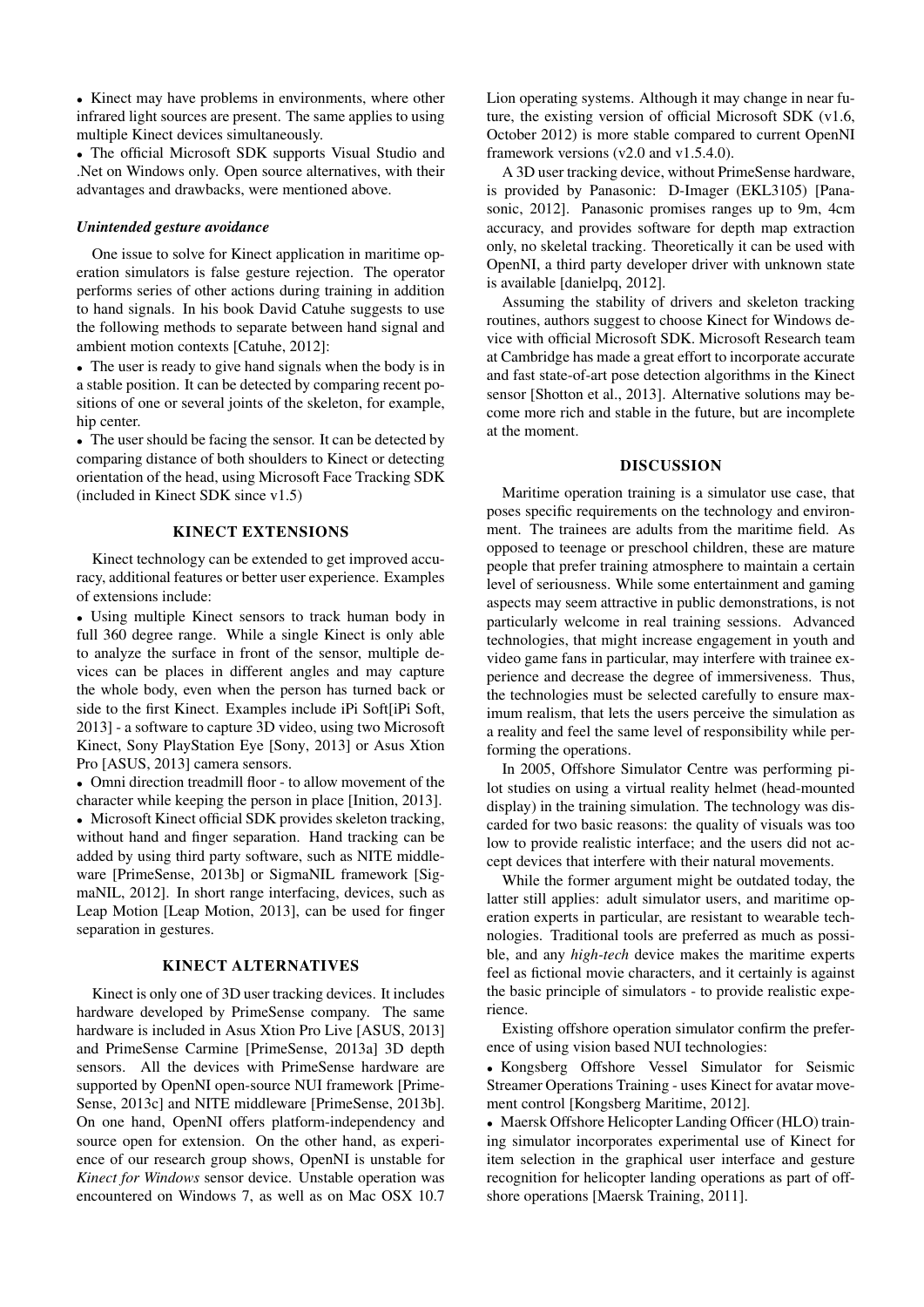To conclude the discussion - the unobtrusiveness of NUI technologies is very important to provide realistic simulation environment that is treated as a serious real-life experience by the users in operation.

## FUTURE WORK

Our existing research is focused on incorporating NUI technologies for more natural and immersive user experience in maritime operation simulators. A gesture recognition framework is being developed, targeted primarily for crane operator training. Objective gesture recognition accuracy evaluation and subjective training experience improvement assessment is planned as part of future work.

## **CONCLUSION**

This paper analyzes natural user interface technology applicability to maritime operation simulators. The Microsoft Kinect vision-based 3D user skeleton tracking system is suggested as optimal commercial solution currently available. The preference is substantiated by providing arguments from maritime training experts who advocate on the superiority of fully unobtrusive technologies that are required to maintain the realism of immersive simulations.

## ACKNOWLEDGMENT

The authors would like to thank Qi Xu for contribution to NUI device survey, Robert Rylander and Hans Petter Hildre for providing feedback and access to expert knowledge in maritime operation training.

This study is supported by Norwegian Research Council (NFR) Grant in Marine Technology, Nr. 210797.(2011- 2013).

#### REFERENCES

- [ASUS, 2013] ASUS (2013). Xtion PRO LIVE. Available from: http://www.asus.com/Multimedia/Xtion\_PRO\_LIVE [cited 2013-04-05].
- [Aumann, 2012] Aumann, A. (2012). jnect: An Eclipse Plug-In providing a Java Adapter for the Microsoft Kinect SDK. Available from: http://code.google.com/a/eclipselabs.org/p/jnect/ [cited 2013-04-05].
- [Catuhe, 2012] Catuhe, D. (2012). *Programming with the Kinect for Windows Software Development Kit*. Microsoft Press.
- [CyberGlove Systems, 2013] CyberGlove Systems (2013). CyberGlove III. Available from: http://www.cyberglovesystems.com/products/cyberglove-III/overview [cited 2013-04-05].
- [danielpq, 2012] danielpq (2012). OpenNI Module to TOF Panasonic DImager http://opennidimagermodule.codeplex.com/ [cited 2013-04-05].
- [Frati and Prattichizzo, 2011] Frati, V. and Prattichizzo, D. (2011). Using kinect for hand tracking and rendering in wearable haptics. In *IEEE World Haptics Conference (WHC)*, pages 317–321. IEEE.
- [Genius, 2011] Genius (2011). Ring mouse 2. Available from: http://www.geniusnet.com/wSite/ct?xItem=56975ctNode=3619mp=1 [cited 2013-04-05].
- [Guinness World Records, 2011] Guinness World Records (2011). Kinect for XBox 360: Fastest-Selling Gaming Peripheral. Available from: http://www.guinnessworldrecords.com/world-records/9000/fastestselling-gaming-peripheral [cited 2013-04-05].
- [Inition, 2013] Inition (2013). MSE Omni-directional Floor. Available from: http://inition.com/3D-Technologies/mse-omni-directionalfloor [cited 2013-04-05].
- [iPi Soft, 2013] iPi Soft (2013). Motion Capture for The Masses. Available from: http://www.ipisoft.com/ [cited 2013-04-05].
- [JNA, 2013] JNA (2013). Java Native Access (JNA). Available from: https://github.com/twall/jna [cited 2013-04-05].
- [JNBridge LLC, 2013] JNBridge LLC (2013). JNBridge Pro. Available from: http://www.jnbridge.com/ [cited 2013-04-05].
- [Khoshelham and Elberink, 2012] Khoshelham, K. and Elberink, S. O. (2012). Accuracy and resolution of kinect depth data for indoor mapping applications. *Sensors*, 12(2):1437–1454. Available from: http://www.mdpi.com/1424-8220/12/2/1437 [cited 2013-04-05].
- [Kim et al., 2012] Kim, D., Hilliges, O., Izadi, S., Butler, A., Chen, J., Oikonomidis, I., and Olivier, P. (2012). Digits: freehand 3D interactions anywhere using a wrist-worn gloveless sensor. In *Proceedings of the 25th annual ACM symposium on User interface software and technology*, pages 167–176. ACM.
- [Kohli and Shotton, 2013] Kohli, P. and Shotton, J. (2013). Key developments in human pose estimation for kinect. In Fossati, A., Gall, J., Grabner, H., Ren, X., and Konolige, K., editors, *Consumer Depth Cameras for Computer Vision*, Advances in Computer Vision and Pattern Recognition, pages 63–70. Springer London.
- [Kongsberg Maritime, 2012] Kongsberg Maritime (2012). Kinect for Windows integrated with KONGSBERG Offshore Vessel Simula-<br>tor for Seismic Streamer Operations Training. Available from: tor for Seismic Streamer Operations Training. http://goo.gl/bjYdp [cited 2013-04-05].
- [Leap Motion, 2013] Leap Motion (2013). Individual Hand And Finger Gesture Detection Device. Available from: https://www.leapmotion.com [cited 2013-04-05].
- [Maersk Training, 2011] Maersk Training (2011). User Guide HLO Simulator. Available from: http://offshoresimulator.com/hlo guide.pdf [cited 2013-04-05].
- [Manctl, 2013] Manctl (2013). Skanect: 3D Scaning Made Easy. Available from: http://skanect.manctl.com/ [cited 2013-04-05].
- [Microsoft, 2013] Microsoft (2013). Kinect for Windows. Available from: http://www.microsoft.com/en-us/kinectforwindows/ [cited 2013- 04-05].
- [NCONNEX, 2012] NCONNEX (2012). Room Designer. Available from: http://nconnex.com/portfolio/room-designer/ [cited 2013-04-05].
- [Nintendo, 2013] Nintendo (2013). Wii gaming console. Available from: http://www.nintendo.com/wii [cited 2013-04-05].
- [OpenKinect, 2012] OpenKinect (2012). OpenKinect Project. Available from: http://openkinect.org [cited 2013-04-05].
- [Oracle, 2011] Oracle (2011). Java Native Interface (JNI). Available from: http://docs.oracle.com/javase/6/docs/technotes/guides/jni/ [cited 2013- 04-05].
- [Panasonic, 2012] Panasonic (2012). D-<br>Imager EKL 3105. Available from: Available http://www2.panasonic.biz/es/densetsu/device/3DImageSensor/en/ [cited 2013-04-05].
- [Peregrine, 2010] Peregrine (2010). Gaming glove. Available from: http://www.theperegrine.com/ [cited 2013-04-05].
- [PrimeSense, 2013a] PrimeSense (2013a). Carmine 3d sensor. Available from: http://www.primesense.com/solutions/sensor/ [cited 2013- 04-05].
- [PrimeSense, 2013b] PrimeSense (2013b). NITE Middleware. Available from: http://www.primesense.com/solutions/nite-middleware/ [cited 2013-04-05].
- [PrimeSense, 2013c] PrimeSense (2013c). OpenNI: The standard framework for 3D sensing. Available from: http://www.openni.org/ [cited 2013-04-05].
- [Shotton et al., 2013] Shotton, J., Sharp, T., Kipman, A., Fitzgibbon, A., Finocchio, M., Blake, A., Cook, M., and Moore, R. (2013). Real-time human pose recognition in parts from single depth images. *Commun. ACM*, 56(1):116–124. Available from: http://doi.acm.org/10.1145/2398356.2398381 [cited 2013-04-05].
- [SigmaNIL, 2012] SigmaNIL (2012). Vision Framework for Natural User Interfaces. Available from: http://www.sigmanil.com/ [cited 2013-04- 05].
- [Sony, 2013] Sony (2013). PlayStation Move. Available from: http://us.playstation.com/ps3/playstation-move/ [cited 2013-04-05].
- [Wang and Popović, 2009] Wang, R. and Popović, J. (2009). Real-time hand-tracking with a color glove. In *ACM Transactions on Graphics (TOG)*, volume 28, page 63. ACM.
- [Washio, 2012] Washio, T. (2012). kinect-mssdk-openni-bridge. Availhttp://code.google.com/p/kinect-mssdk-openni-bridge/ [cited 2013-04-05].
- [WorldViz, 2013] WorldViz (2013). PPT Precision Position Tracker. Available from: http://www.worldviz.com/products/ppt [cited 2013-04- 05].
- [Xia et al., 2011] Xia, L., Chen, C., and Aggarwal, J. (2011). Human detection using depth information by kinect. In *Computer Vision and Pattern Recognition Workshops (CVPRW), 2011 IEEE Computer Society Conference on*, pages 15–22. IEEE.
- [Xsens, 2013] Xsens (2013). MVN Inertial Motion Capture. Available from: http://www.xsens.com/en/general/mvn [cited 2013-04-05].
- [Zhou et al., 2012] Zhou, Z., Shu, B., Zhuo, S., Deng, X., Tan, P., and Lin, S. (2012). Image-based clothes animation for virtual fitting. In *SIGGRAPH Asia 2012 Technical Briefs*, page 33. ACM.